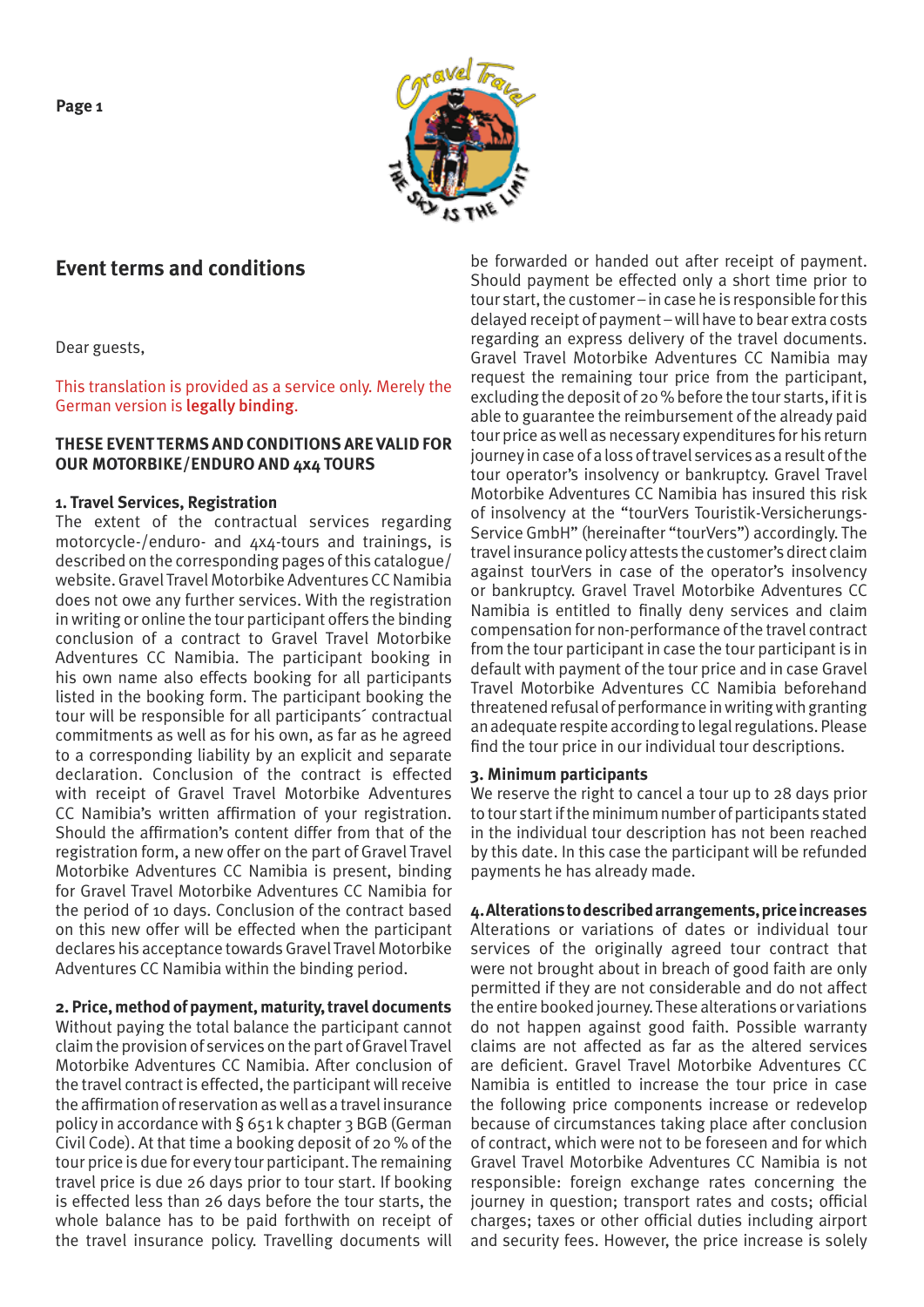

allowed if a period of more than  $4$  months lies between conclusion of contract and tour start. Should this be the case, the customer will be informed forthwith, at the latest however three weeks before commencement of travel. Increases in price after that point are not allowed. Should the tour price increase by more than 5 %, the customer is entitled to withdraw from the tour free of charge. The tour participant can demand to participate in a tour of the same value if Gravel Travel Motorbike Adventures CC Namibia is able to offer such from its range without additional costs. As soon as Gravel Travel Motorbike Adventures CC Namibia announces price increases or tour alterations, the tour participant has to claim these rights for withdrawal against Gravel Travel Motorbike Adventures CC Namibia forthwith. In the tour participant's interest and for reasons of argument it is recommended to put forward the assertion in writing.

## **5. Withdrawal, substitutes, re-booking, no-show and non-utilisation of services**

The tour participant may withdraw from the journey at any time prior to tour start. Up to tour start he also has the right that a third person join in the tour instead of him. Gravel Travel Motorbike Adventures CC Namibia may object to the participation of a third person if this third person does not satisfy the special travel requirements or statutory provisions of the destination country, or if official orders stand in the way of this person's participation. In case a third person enters into the contract, the participant and the third person are joint and several debtors regarding tour price and incurring extra costs. Calculation of all time limits is based on the date of Gravel Travel Motorbike Adventures CC Namibia´s receipt of customer's notice of withdrawal. This is also true for withdrawal by telephone. In case of the participant's withdrawal Gravel Travel Motorbike Adventures CC Namibia is entitled to charge the following payments:

For the tours Namibia, South Africa, Windhoek-Kapstadt: up to 60 days prior to event start 20% of participation price, up to 28 days prior to event start 25 % of participation price up to 15 days prior to event start 50% of participation price from 14 days prior to event start 90% of participation price on the day of the event or if not showing for the event 95% of participation price.

These payments are to be seen as a general compensation, as far as Gravel Travel Motorbike Adventures CC Namibia does not prove that its claim for the remaining reimbursement after deducting the saved expenses would be higher in its amount. The participant's right to prove to Gravel Travel Motorbike Adventures CC Namibia

that the incurred damage was minor or there was no damage at all is not affected. Gravel Travel Motorbike Adventures CC Namibia retains its full claim for payment if the participant does not show or shows too late for the event start or departure, if he cancels at the day of tour start or for reasons Gravel Travel Motorbike Adventures CC Namibia is not responsible for, or if the participant has to be excluded from setting out on the journey or its continuation. Extra costs that possibly arise for Gravel Travel Motorbike Adventures CC Namibia for services to take the tour participant to his destination or to take him further are to be borne by the tour participant. Payments will only be refunded if not utilised services are reimbursed to Gravel Travel Motorbike Adventures CC Namibia on the part of the service provider. Should the participant wish a change in booking after the above-mentioned time limits this can only be done – as far as it will be possible at all – by withdrawal from the travel contract and re-registration. This is not valid for re-booking requests causing only marginal costs.

# **6. Delay, exceptional circumstances**

In case a tour will be considerably hindered, endangered or diminished by force majeure not to be foreseen at conclusion of contract, Gravel Travel Motorbike Adventures CC Namibia as well as the participant may cancel the contract. In case of contract cancellation Gravel Travel Motorbike Adventures CC Namibia may demand an adequate compensation for travel services already provided or for services that have to be provided in order to complete the tour. In these cases Gravel Travel Motorbike Adventures CC Namibia is obliged to take all necessary measures in order to bring back the traveller, particularly if transport is included in the contract. Additional costs for the bringing back are to be borne one half each by the parties to the contract. Any other additional costs are to be taken over by the tour participant.

# **7. Documents, passport, foreign currency, customs and health regulations**

Gravel Travel Motorbike Adventures CC Namibia informs the tour participant about passport, visa, customs and health regulations of the holiday destination. The participant is obliged to reveal peculiarities regarding his own person and those of his fellow passengers being important in connection with these regulations. Every participant is responsible on his own to comply with the above-mentioned important regulations in the countries visited by him. The tour participant is responsible for all disadvantages arising out of non-compliance with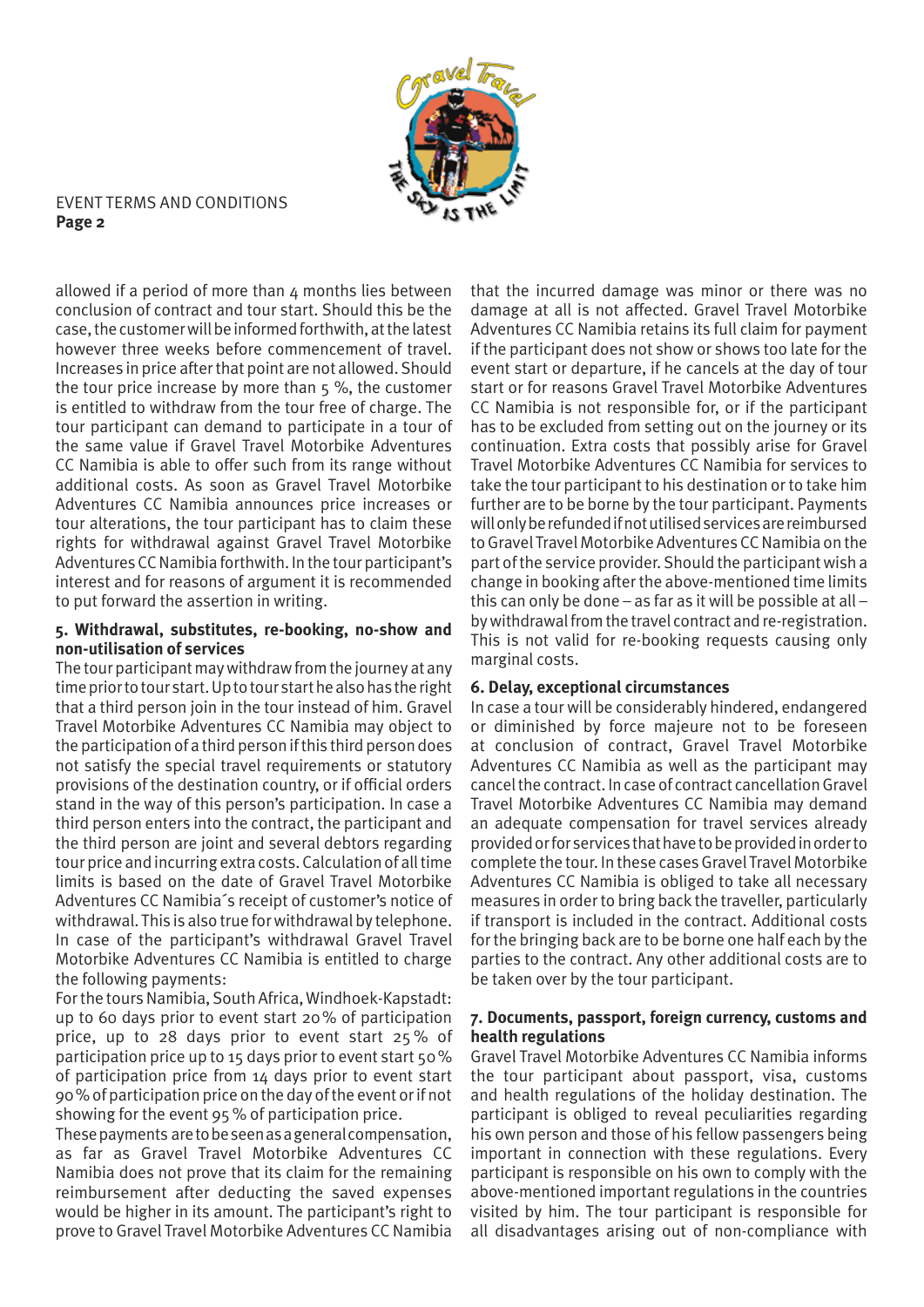

these regulations, unless they are due to culpable misinformation or non-information on the part of Gravel Travel Motorbike Adventures CC Namibia.

**8. Warranty, duty to cooperate, demand for legal redress** Notwithstanding diminution or cancellation, the participant is entitled to claim damages because of nonperformance, unless the deficiency of the tour is due to circumstances Gravel Travel Motorbike Adventures CC Namibia is not responsible for. In case of possibly arising failures of performance the participant is obliged to do everything reasonable to contribute to the repair of this failure and to reduce possible damages to a minimum. All complaints have to be brought to the appropriate tour guide's notice forthwith. In case a tour guide is not available, complaints immediately and directly have to be brought to Gravel Travel Motorbike Adventures CC Namibia's notice. Prior to cancellation (§ 651e BGB = German Civil Code) Gravel Travel Motorbike Adventures CC Namibia has to be granted an adequate time limit to resolve this matter, unless legal redress is impossible or is refused by Gravel Travel Motorbike Adventures CC Namibia or the immediate cancellation of the contract is justified by a particular interest on the part of the customer. The customer has to raise claims for diminution and damages against Gravel Travel Motorbike Adventures CC Namibia according to § 651g I BGB within a period of one month after completion of the tour, as provided in the contract. Claims according to § 823 ff. BGB (German Civil Code) shall remain unaffected. After expiration of this time limit the tour participant is entitled to raise claims only in case he has been unable to meet the deadline through no fault of his own. Claims will become statutebarred after 2 years according to § 651g II BGB. Statutory limitation begins with the date on which the tour should end according to the contract. If the customer raised claims, limitation is suspended up to that day on which Gravel Travel Motorbike Adventures CC Namibia rejects the claims in writing.

# **9. Assurances of participant**

The participant assures to hold a valid driving licence, provided that the event does not take place on a private race track. He participates in the event with his motorcycle (except tours with rental motorbikes) which has to be road-legal and in a safe driving order. The regulations of StVO (German Road Traffic Regulations) and StVZO (German Road Traffic Licensing Regulations) – or the road traffic regulations of the respective holiday destination – are valid as well as the legal regulations regarding

liability and vehicle insurances. Gravel Travel Motorbike Adventures CC Namibia has not taken out an additional insurance. The participant assures to participate in the event only with orderly motorcycle safety gear (helmet, outer clothing, gloves, boots). Recommendations and minimum requirements as to protective clothing are included in the travel documents or can be requested.

#### **10. Observance of instructions**

If a participant violates safety regulations or if other participants or the proper completion of the event are endangered, injured or damaged, the representatives of Gravel Travel Motorbike Adventures CC Namibia are entitled to exclude the participant from the rest of the event without any reimbursement of his registration fees or incurred expenses.

## **11. Tour guides (instructors)**

The tour guides (instructors) are not entitled to make any legally binding declarations on behalf of Gravel Travel Motorbike Adventures CC Namibia. Furthermore, they are not allowed to hand out vehicles or pieces of equipment belonging to or being entrusted to Gravel Travel Motorbike Adventures CC Namibia.

#### **12. Liability**

The participant has to adhere to the road traffic regulations in the respective destinations and to adapt his riding style, especially his riding speed, to the conditions of the routes, the group and the traffic on his own responsibility. He is explicitly advised that he assumes the civil and penal liability for his riding behaviour and accidents and/ or damages arising out of it and against other participants or other third parties. With his signature the participant declares to have taken note of this liability notice and to have taken out adequate insurance himself. This does not affect Gravel Travel Motorbike Adventures CC Namibia's and its employees' liability for intentional and grossly negligent breaches of duty and their liability for bodily harm caused by negligent or intentional breach of duty. Liability for damages to the tour participant due to contractual claims except physical injury is limited to a total of three times the tour price, as far as a) the participant's damage was neither effected by gross negligence nor intentionally or b) Gravel Travel Motorbike Adventures CC Namibia is held liable for a tour participant's damage solely caused by a service provider's fault. Gravel Travel Motorbike Adventures CC Namibia is not liable for defaults in connection with services only arranged or recommended as external services (sports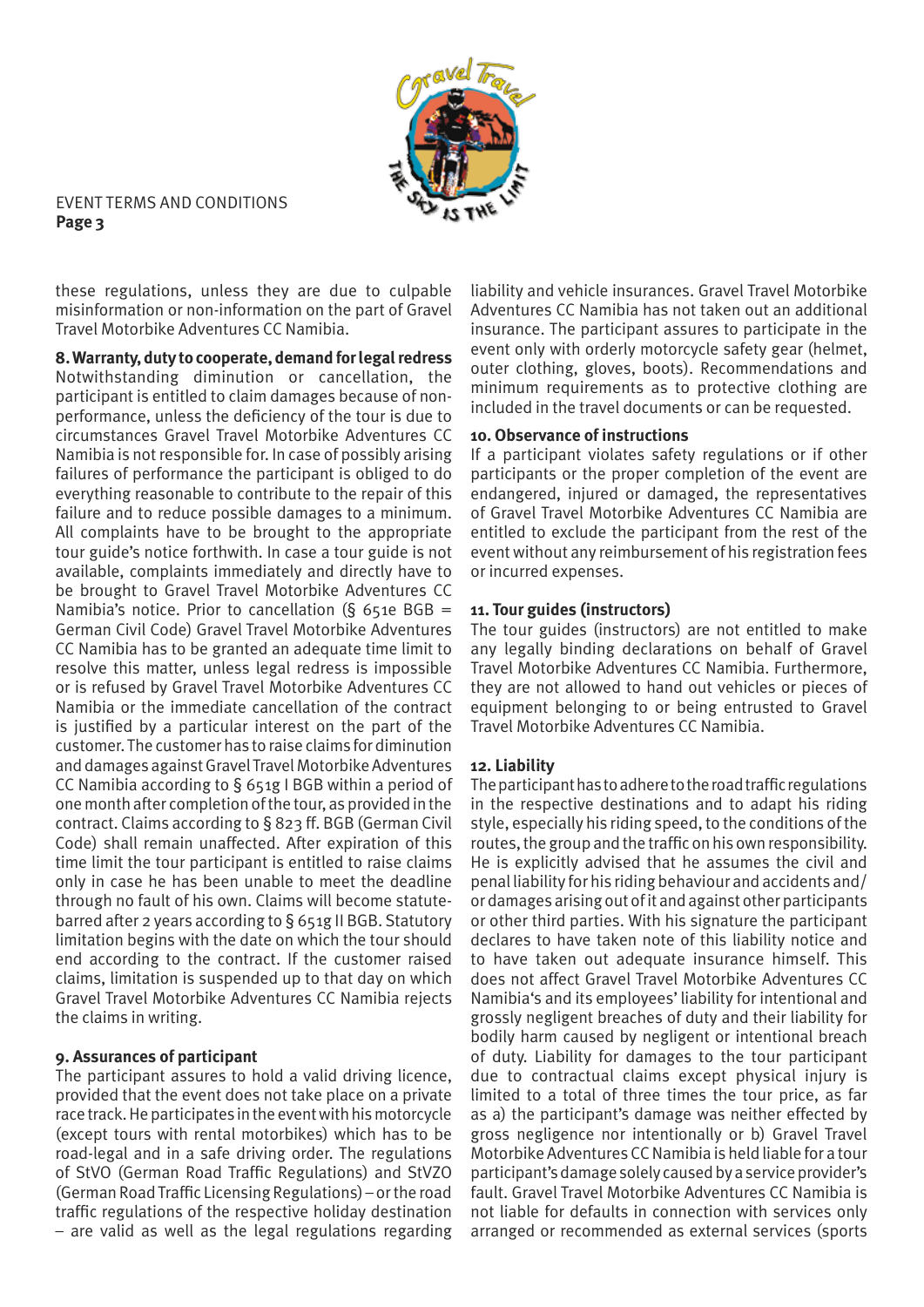

events, helicopter flights, visits to theatres, expositions etc.) if these services have been expressly characterised as external services in the tour descriptions and booking affirmation, stating the arranged contractual partner, so that they can be recognised as not being components of the travel services of Gravel Travel Motorbike Adventures CC Namibia. If international agreements or legal regulations due to these agreements are applicable to the services that have to be performed by a service provider allow a claim for damage against the service provider only under certain assumptions or limitations or even exclude it, claims for damages against Gravel Travel Motorbike Adventures CC Namibia are limited or excluded, too. In case Gravel Travel Motorbike Adventures CC Namibia acts as contractual air carrier, liability is due to the regulations of the air traffic law in connection with the international conventions of Warsaw, The Hague, Guadalajara or the Montreal Convention (valid only for flights to the USA and Canada). The Warsaw Convention normally limits the liability of the air carrier for death or personal injury as well as for the loss or damage of baggage. As far as Gravel Travel Motorbike Adventures CC Namibia acts as a service provider in other cases, the liabilities are subject to the legal regulations regarding these other cases.

# **13. Hired vehicles**

When utilising a hired vehicle during rider trainings or tours the participant is liable for any damages to the vehicle caused by himself or an authorised rider (also destruction, loss or confiscation) from the moment of receiving the vehicle until the moment of returning it.

#### **14. Travel insurance, accident and breakdown cover for motorcycle**

Please note that the travel price does not include a travel cancellation expenses insurance or curtailment insurance. Furthermore, it is advisable to take out an accident and breakdown cover and when travelling abroad a travel health insurance that also includes medical repatriation.

#### **15. Information regarding address utilisation**

According to the regulations of the German BDSG (Bundesdatenschutzgesetz; German Data Protection Act) we reserve the right to use your postal address for sending you interesting offers by us and selected business partners. Insofar as you have explicitly agreed, we will also use your phone number or e-mail address for your business information by us and companies known by name.

Objection is always possible at:

Gravel Travel Motorbike Adventures CC Namibia Head office Germany Velgen Nr. 27 D-29582 Hanstedt Germany

#### **THESE EVENT TERMS AND CONDITIONS ARE VALID FOR ALL PERFECTION TRAININGS, RIDER TRAININGS, ENDURO COURSES AND WEEKENDS**

## **1. Philosophy**

The purpose of the trainings is not the attainment of highest speeds. The training's intentions are the improvement of riding skills, riding techniques and realistic self-assessment. Division into groups will be done according to your self-assessment given in your registration form. According to our many years´ experience "underchallenging" as well as "over-challenging" prove to hinder the learning success. Therefore and in the interest of all participants we will alternate the division into groups after the first training hours, if it is necessary. StVO (German Road Traffic Regulations) and StVZO (German Road Traffic Licensing Regulations) will be valid throughout training on the public roads and adjacent training sites. The purpose of the Enduro weekends is also the improvement of riding skills. Insurance coverage (liability, comprehensive insurance) may become invalid if you ride on sealed-off routes.

#### **2. Services, registration**

See Travelling Terms and Conditions no. 1, with the following exceptions: If the training date in the programme is not confirmed yet, the registration is only tentative. As soon as the dates are confirmed, the organiser will let the registered person know in writing or via e-mail. The person registered is able to refrain from registering within 14 days after the announcement of the dates. The person registering is advised of that together with the information regarding the dates. The registration becomes binding after this deadline has expired.

#### **3. Price, method of payment, maturity**

Without paying the total balance of participation the participant cannot claim the provision of course and/or training services by Gravel Travel Motorbike Adventures CC Namibia. With the receipt of the booking affirmation a booking deposit of 20% of the participation price is